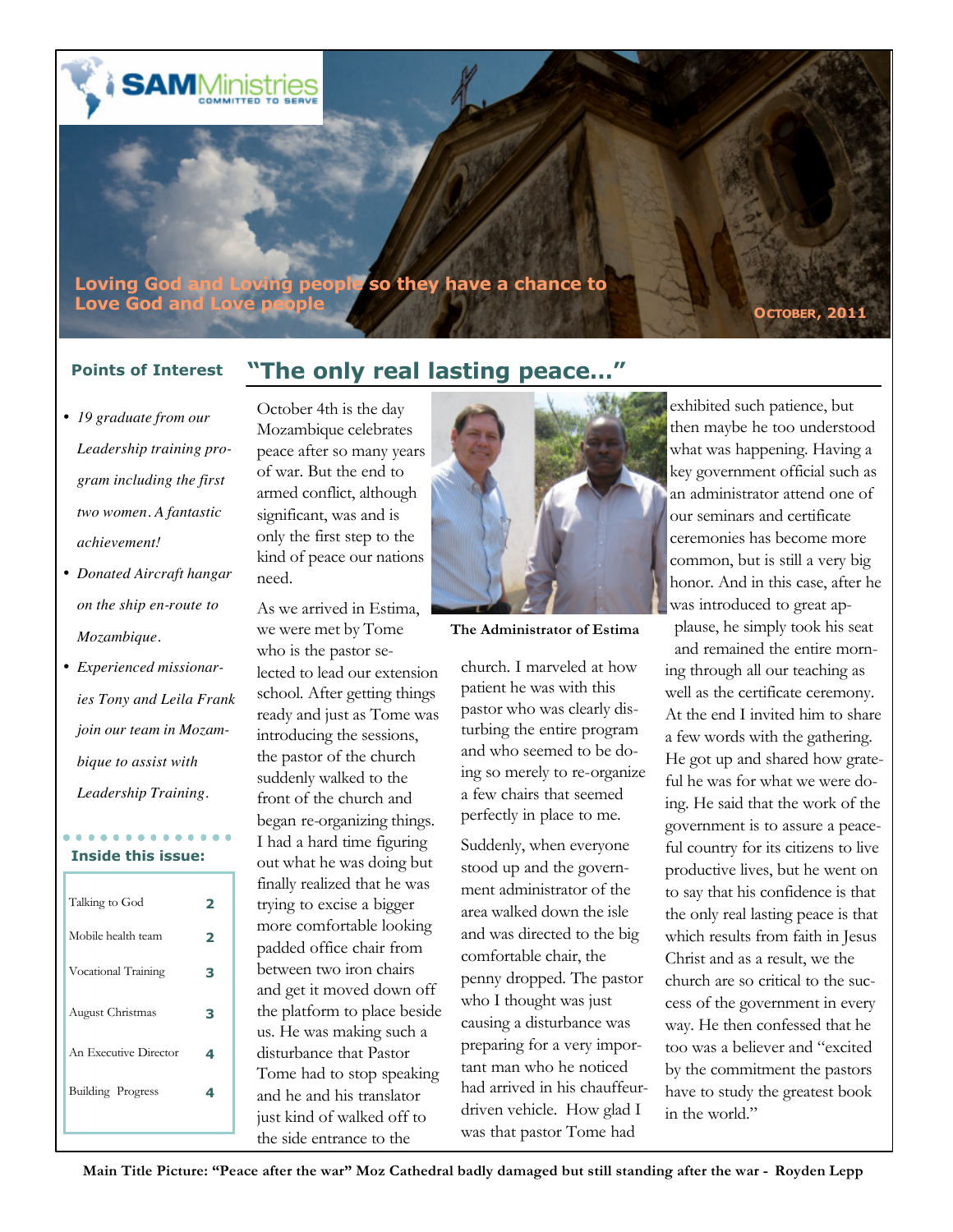### PAGE 2 Brazil

### **"We have learned to talk to God about our problems."**

The community centre, which will be a real asset to further development in the Cacador community, is a step closer to being finished.



Even now we rejoice in seeing the seeds of the gospel, which the mission has planted in this poor community, take root and flourish. Walls of religiosity built over many years are beginning to crumble.

People are working together for the good of the community, thus making Christianity relevant to their everyday lives. A good example is Mr. Sergio (left) who had a serious drinking problem but who has been alcohol free for over two years now. His wife says they have learned to talk to God about their problems and have learned to be satisfied with the little they have because Jesus brought new meaning into their lives.

We want to thank everyone who has contributed so generously to this project. Our partners from Northern Ireland, the Meadow Baptist Church,

the Fort McMurray Gospel Assembly and the many volunteers that work tirelessly over the week-ends to minister the many needs of the people there.



### **Mobile Health Team Impacts Community**



Many positive reports were received in a recent evaluation of the mobile health clinic's activities in Cacador. The health team commented, "We noticed a big change in the children since we have been helping them. At first they were very shy and hid from us whenever we came. Now they come out to greet us with ready smiles. We have also noticed changes in their poor hygienic habits and know this will improve their overall health." The team also noted increased willing participation by the community in projects aimed at helping others in need.

As Teresa (right), nurse and leader of the project put it, "This work requires much perseverance, which is certainly the mind set of our team. A doctor who has dedicated much effort to this project put it this way,

'Though we have few resources to work with here, I see more accomplished than I do in my private practice in the inner city.'" Surely it is better to give than it is to receive.

The team now anticipates introducing new programs focused on women's needs.

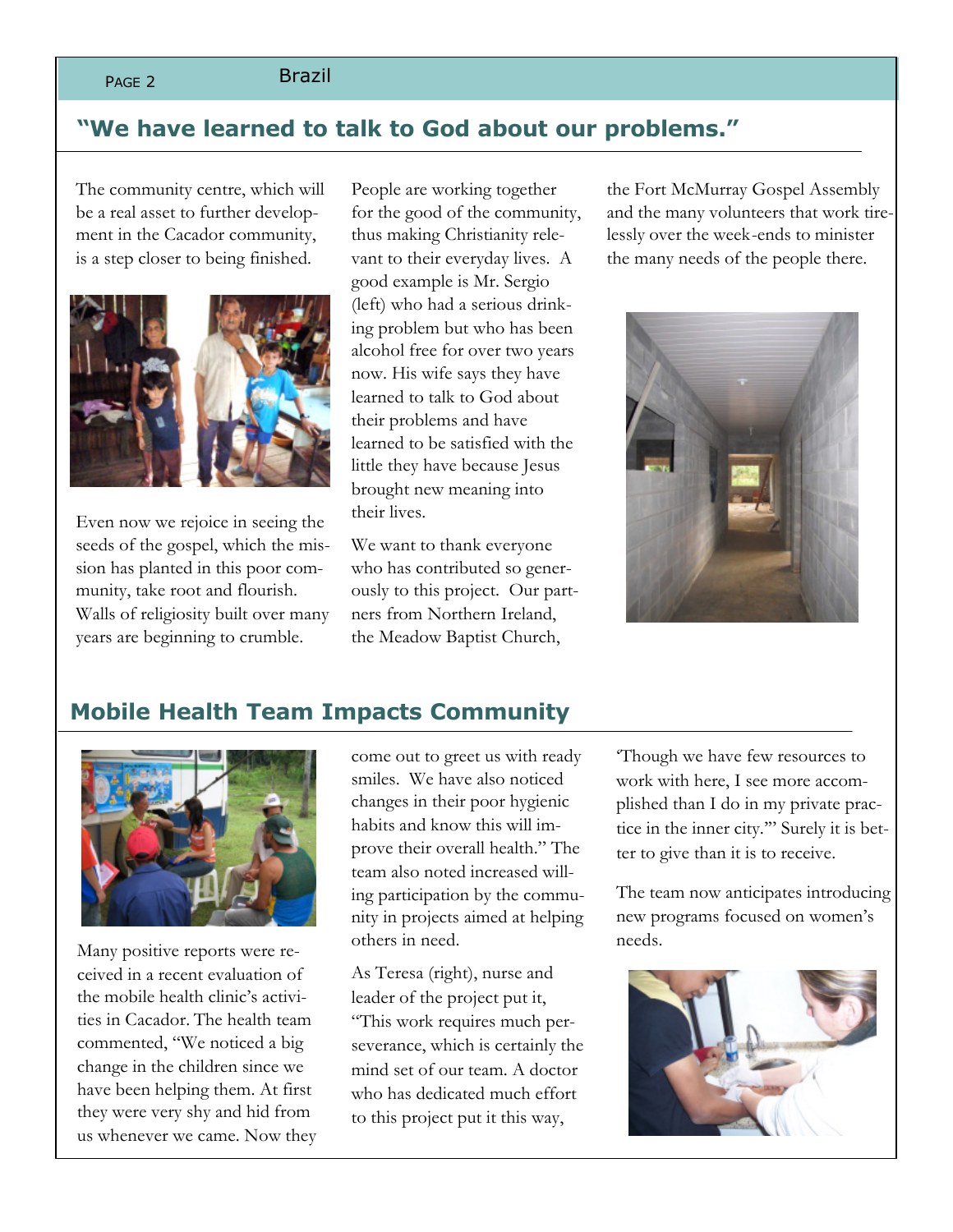### Mozambique et al. et al. et al. et al. et al. et al. et al. et al. et al. et al. et al. et al. et al. et al. e

## **A first step in vocational Training Lynn Lagore**

In August we welcomed Rick Cogbill, Todd Green and Ed Hyslip, who came to teach a course on basic automotive repair to some of the mission's key staff and sponsored students. This, in combination with the maintenance facility currently under construction, marks the beginning of the mission's automotive vocational training program.





Theory was taught in a thatched gazebo each morning, and afternoons were spent doing hands-on work. What a blessing it was to have skilled automotive technicians on site to undertake the more challenging tasks and to pass some skills along.

In the words of Jacobo, the mis-

sion's main driver, "The vocational training was awesome. It's helped me a lot to better understand how an engine, the electrics, and brakes work on vehicles. I also learned the importance of regular maintenance. A few weeks ago, two of us who attended the course managed to fix some electrical problems on our truck. This saved the mission a lengthy and costly repair job in town."



## **Christmas in August is just as fun** Heather Neufeld

Recently, we were privileged to pass out 140 Orphan Care Packs. It took weeks to purchase, sort, prepare the packs for delivery to two different remote villages. After driving for hours, we arrived to a crowd of church and community members singing praise songs and surrounding our truck. Hands<br>reached out to shake ours, chil-





dren looked at us curiously, and pastors welcomed us warmly.

Each child in the orphan program received a backpack filled with all sorts of goodies--a plate, water bottle, mosquito net, blanket, toys, school supplies and much more. When the children were

asked what their favorite item was, they replied, "Everything! All of it! It's all my favorite!" For many of these children it was probably the first gift they had ever received and we hope and pray that the real Gift, the Gift of Jesus' Love, will be their experience as they are blessed by the orphan care program.